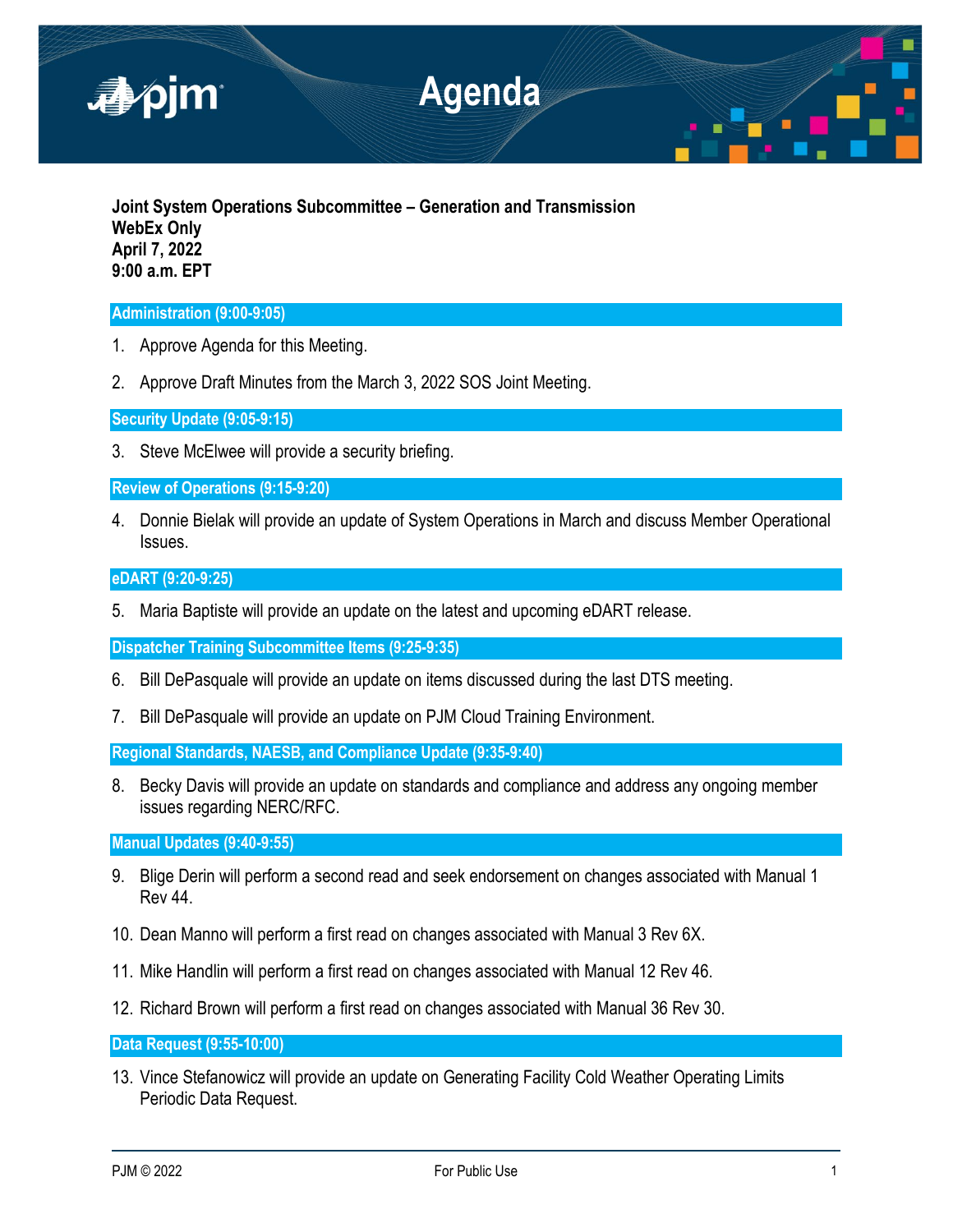

## **NERC Lessons Learned (10:00-10:05)**

14. Kevin Hatch will review recently published NERC Lessons Learned.

## **COVID-19 Update (10:05-10:10)**

15. Paul McGlynn will provide an update on PJM's operations plan in response to COVID-19.

## **Informational (10:10-10:20)**

16. Bilge Derin will provide a review of changes to M03: Transmission Operations, M03A: Energy Management System (EMS) Model Update and Quality Assurance (QA), and M01: Control Center and Data Exchange Requirements associated with Phase 1 of Dynamic Ratings.

### **Future Meeting Dates**

| May 5, 2022        | 9:00a.m.  | WebEx |
|--------------------|-----------|-------|
| June 2, 2022       | 9:00 a.m. | WebEx |
| July 7, 2022       | 9:00a.m.  | WebEx |
| August 3, 2022     | 9:00a.m.  | WebEx |
| September 1, 2022  | 9:00a.m.  | WebEx |
| September 29, 2022 | 9:00a.m.  | WebEx |
| October 28, 2022   | 9:00a.m.  | WebEx |
| December 1, 2022   | 9:00a.m.  | WebEx |

Author: Lagy Mathew

### **Antitrust:**

You may not discuss any topics that violate, or that might appear to violate, the antitrust laws including but not limited to agreements between or among competitors regarding prices, bid and offer practices, availability of service, product design, terms of sale, division of markets, allocation of customers or any other activity that might unreasonably restrain competition. If any of these items are discussed the chair will re-direct the conversation. If the conversation still persists, parties will be asked to leave the meeting or the meeting will be adjourned.

### **Code of Conduct:**

As a mandatory condition of attendance at today's meeting, attendees agree to adhere to the PJM Code of Conduct as detailed in PJM Manual M-34 section 4.5, including, but not limited to, participants' responsibilities and rules regarding the dissemination of meeting discussion and materials.

### **Public Meetings/Media Participation:**

Unless otherwise noted, PJM stakeholder meetings are open to the public and to members of the media. Members of the media are asked to announce their attendance at all PJM stakeholder meetings at the beginning of the meeting or at the point they join a meeting already in progress. Members of the Media are reminded that speakers at PJM meetings cannot be quoted without explicit permission from the speaker. PJM Members are reminded that "detailed transcriptional meeting notes" and white board notes from "brainstorming sessions" shall not be disseminated. Stakeholders are also not allowed to create audio, video or online recordings of PJM meetings. PJM may create audio, video or online recordings of stakeholder meetings for internal and training purposes, and your participation at such meetings indicates your consent to the same.

#### **Participant Identification in WebEx:**

When logging into the WebEx desktop client, please enter your real first and last name as well as a valid email address. Be sure to select the "call me" option. PJM support staff continuously monitors WebEx connections during stakeholder meetings. Anonymous users or those using false usernames or emails will be dropped from the teleconference.